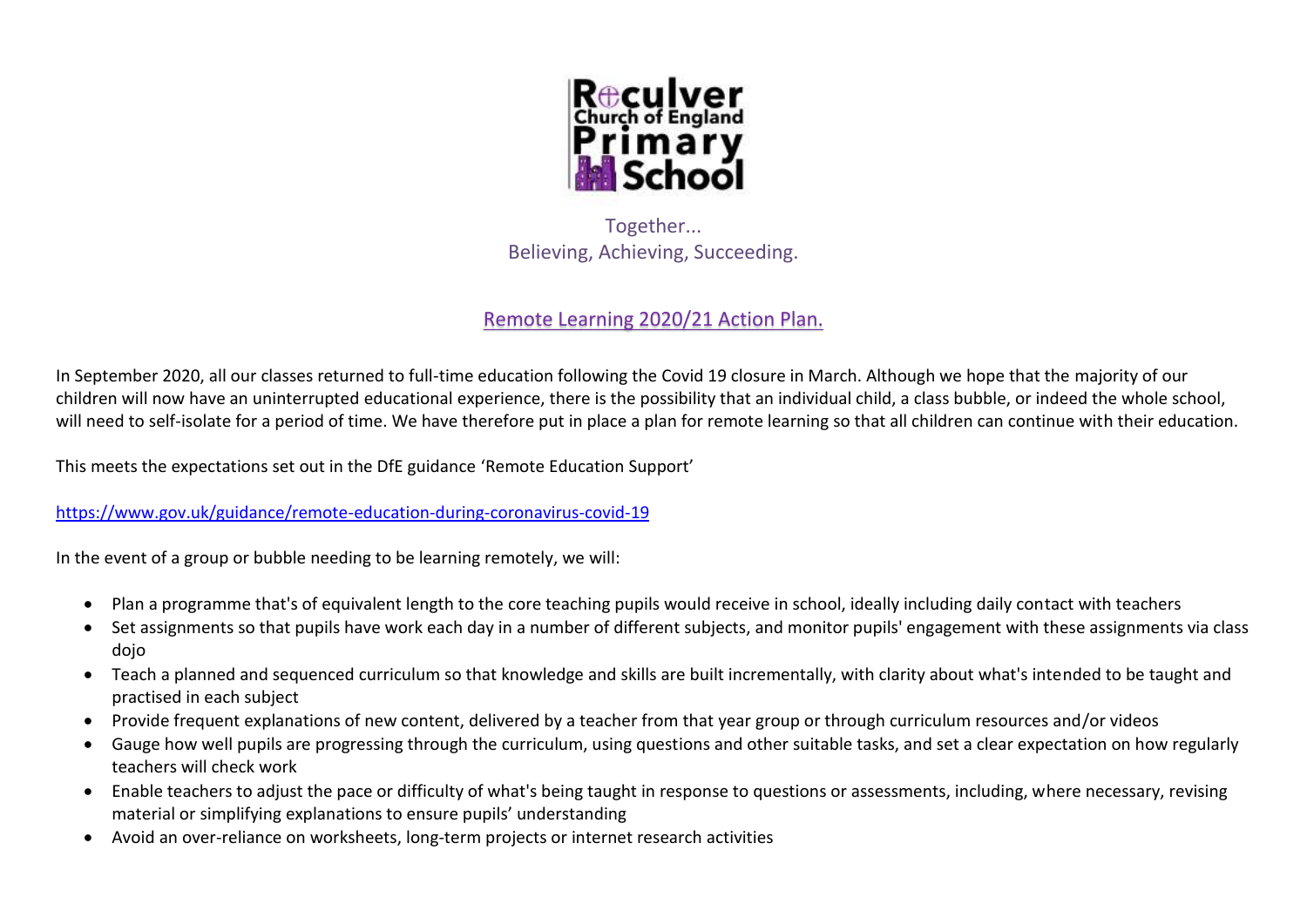The school will use class Dojo and the COVID REMOTE learning tab on its website for remote learning. On this page will be important information regarding remote learning during absence from school

#### <http://www.reculver.kent.sch.uk/page/?title=Learning+From+Home&pid=209>

If a child does not have access to a computer/laptop and/or the internet, the school will do all it can to support children and will provide DFE supplied laptops or paper packs of learning. Where funding can be accessed, remote devices (eg, laptops) and/or 4G connections will be sought, particularly for disadvantaged children. Parents will be reminded to make the school aware of any barriers to accessing remote learning.

You will find here an overview of lessons to be completed each day. If you click on your year group, you will see specifically the curriculum expectations set by your class teacher.

It will provide learning across the curriculum and children will be expected to spend a similar amount of time completing this as they would spend learning in school. Teachers will provide a suggested timetable and some recorded lesson contact. Live teaching content will not be routinely provided, as for families who have to share devices or have limited access to the curriculum, this would disadvantage them. Recorded lesson inputs provide far more flexibility.

#### The Overview.

#### EY's / KS1 & KS2

The daily timetable will include:

- Maths –White Rose Maths and NumBots / Times Table Rockstars
- Reading Using the Oxford Owl on line scheme
- Writing Using the Hey Pobble 365 Picture of the Day
- Spelling/Phonics using Read Write Inc and
- Two foundation subjects- learning linked to the year group curriculum Using the Oak National Academy.
- $\bullet$  IT using  $\ldots$

| <b>SUBJECT</b> | <b>WEB LINK</b>                          | <b>DETAIL</b>                                                                  |
|----------------|------------------------------------------|--------------------------------------------------------------------------------|
| <b>MATHS</b>   | https://whiterosemaths.com/homelearning/ | We are a high performing school in Maths. So let's do the daily<br>Maths work. |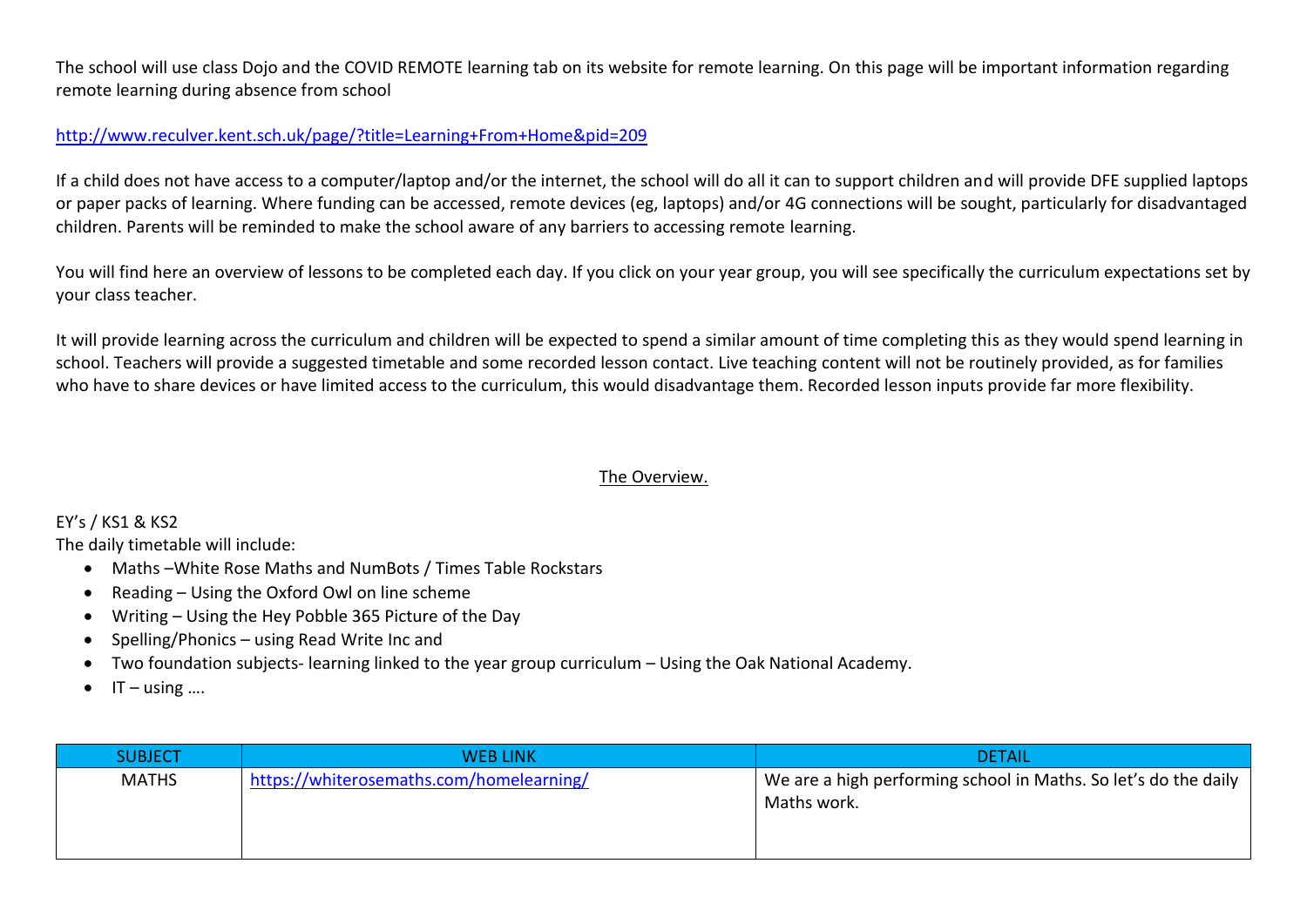|                                      |                                                               | Using White Rose maths, children will be guided to the<br>appropriate year group they are in and to one of the topics<br>available.                                                                                                                                                                                                                                      |
|--------------------------------------|---------------------------------------------------------------|--------------------------------------------------------------------------------------------------------------------------------------------------------------------------------------------------------------------------------------------------------------------------------------------------------------------------------------------------------------------------|
|                                      | https://ttrockstars.com/                                      | They then select a lesson to complete; this includes a video<br>and subsequent questions.                                                                                                                                                                                                                                                                                |
|                                      |                                                               | Who will be the next Times Tables Grand Champion? Children<br>have their own TTRockStars login details to practice and<br>rehearse their times-tables at the appropriate level. For KS1<br>you may also use 'NUMBOTs.'                                                                                                                                                   |
| <b>READING</b>                       | https://home.oxfordowl.co.uk/reading/free-ebooks/             | Reading is everything. Read as much as you can at home as we<br>celebrate our Year of Reading.<br>Children are to read from their own reading book or download<br>and read a free e-book from Oxford Owls                                                                                                                                                                |
| <b>WRITING</b>                       | https://www.pobble365.com/                                    | A brilliant, fun and entertaining way to write.<br>Click on PDF download for the 'picture of the day' eg, Darth's<br>Dream Car- reading and writing activities are provided based<br>on the picture provided. Click on PDF download for the<br>'picture of the day' eg, Darth's Dream Car- reading and writing<br>activities are provided based on the picture provided. |
| <b>SPELLING</b>                      | <b>Any suggestions?</b>                                       | Keep on top of your spellings with<br>Weekly spellings will be published on the Class Page too                                                                                                                                                                                                                                                                           |
| Red Write Inc                        | https://www.youtube.com/channel/UCo7fbLgY2oA cFClg9GdxtQ      | Phonic activities based on the Phase your child is working<br>from. Ruth Miskin wrote the RWI programme and these videos<br>support learning the sounds that your child needs to know                                                                                                                                                                                    |
| <b>FOUNDATION</b><br><b>SUBJECTS</b> | https://www.bbc.co.uk/bitesize/this-terms-topics<br><b>OR</b> | Your teacher will guide you whether to use BBC Bite Size OR<br>the Oak Academy. Feel free to do extra.                                                                                                                                                                                                                                                                   |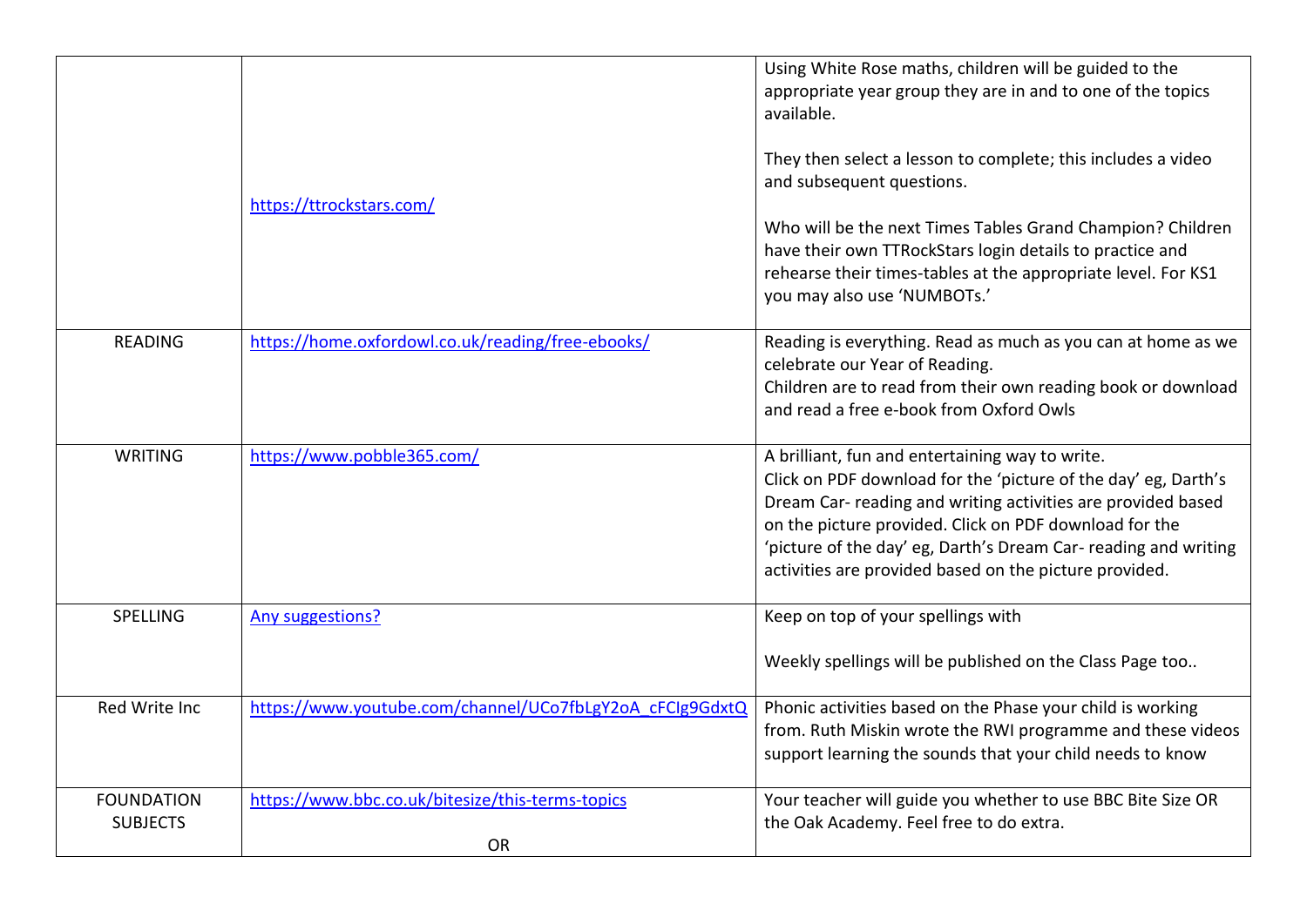| https://classroom.thenational.academy/ | Children can select their year group and subject (science,<br>I history or geography) then complete a relevant learning<br>activity linked to their classroom learning. |
|----------------------------------------|-------------------------------------------------------------------------------------------------------------------------------------------------------------------------|
|----------------------------------------|-------------------------------------------------------------------------------------------------------------------------------------------------------------------------|

#### The Oak National Academy.

The 'teaching content' will be provided to children through age appropriate video content on the DfE published list of educational resources site; Oak National Academy website. This provides the equivalent of 3 hours of lessons per day for primary school children. In their 'classroom' each lesson is an hour-long. They're delivered by a teacher, with a pre-recorded video as well as quizzes, worksheets and creative activities. It's all easy to use, there's no login or password, and you can access the lessons on any device- pupils only need materials they can find at home.

## Providing feedback

Pupils can send any completed work to teachers via the class dojo portfolio account. Alternatively, work that children complete on in their home learning book should be kept safe and returned to school when safe to do so.

## Contact with pupils/ parents

Parents are able to contact the school via telephone or the school admin email address, or the class teacher via class dojo. Teachers will email back feedback if required. Any response should be made within 48 hours. Where a pupil is self-isolating on medical ground for a significant period of time, contact will be made via telephone on a weekly basis to monitor learning and provide support if needed.

Pupils identified as vulnerable will be contacted by the Wellbeing Team on a weekly basis and support offered as necessary.

## Safeguarding

Please refer to the school's Child Protection and Safeguarding Policy.

## Data protection

When accessing personal data, all staff members will: Only use their official school email account and connect to the school network using their school laptop only.

# Sharing personal data